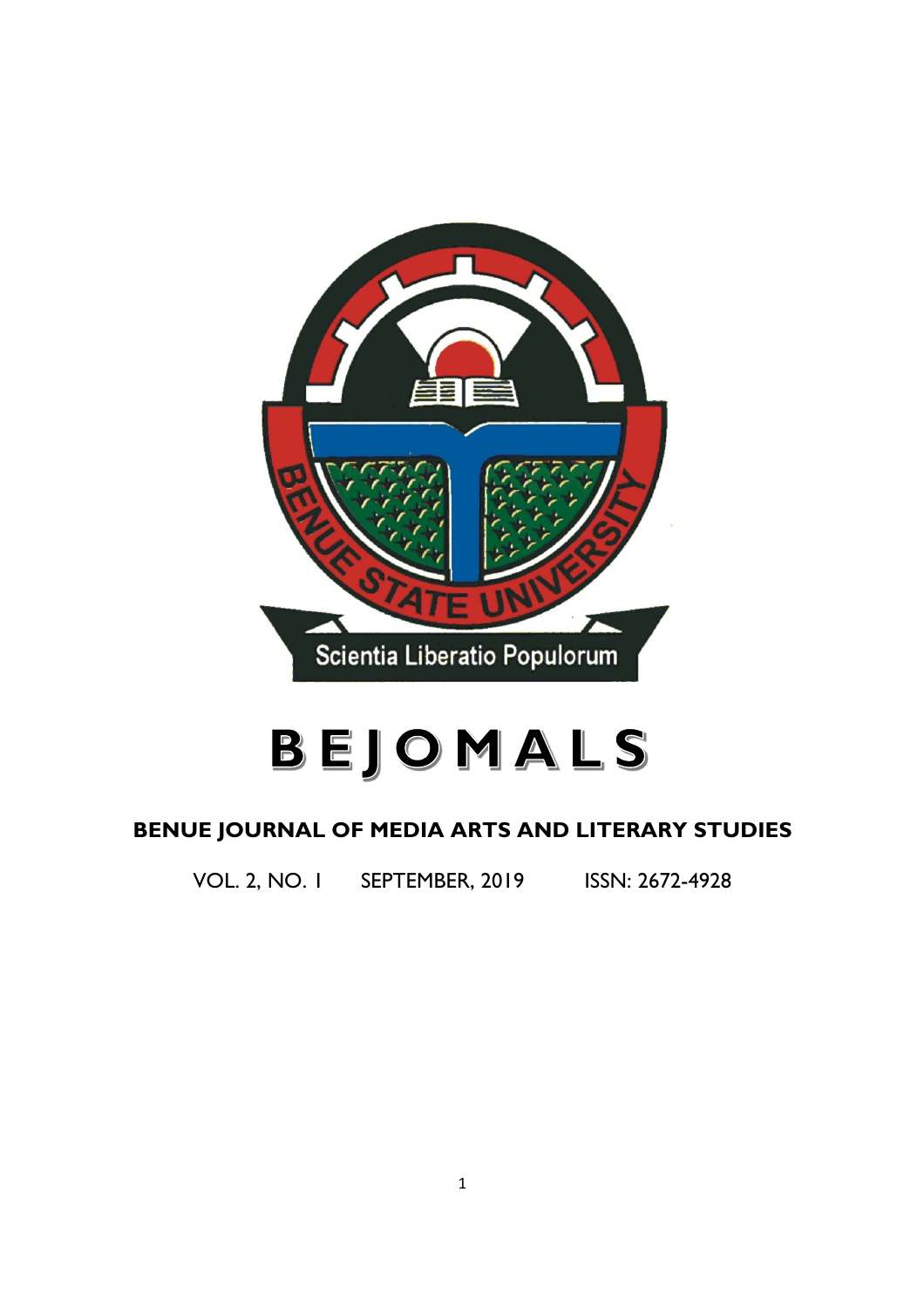

# **BEJOMALS**

# **BENUE JOURNAL OF MEDIA ARTS AND LITERARY STUDIES**

**VOL. 2, NO. 1 SEPTEMBER, 2019 ISSN: 2672-4928**

**Editor** Gowon Ama Doki

**Editor-In-Chief**

Armstrong Matiu Adejo

A Publication of Faculty of Arts, Benue State University, Makurdi, Nigeria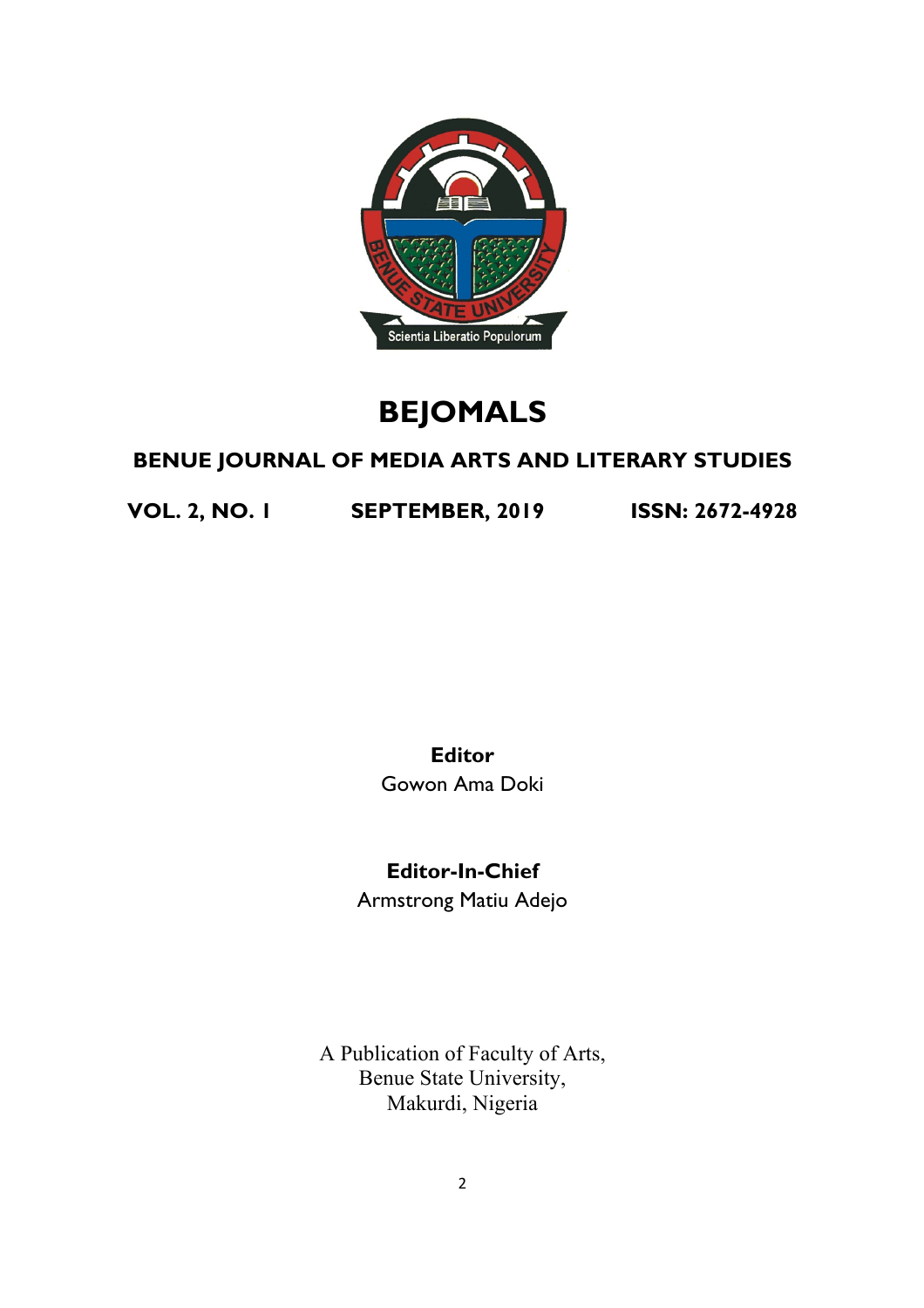Copyright © 2019 BEJOMALS: Benue Journal of Media Arts and Literary Studies

#### **ISSN**:

#### **EDITORIAL TEAM**

| Professor Armstrong Matiu Adejo | <b>Service</b>   | Editor-In-Chief |
|---------------------------------|------------------|-----------------|
| Professor Gowon Ama Doki        | <b>Service</b>   | Editor          |
| Dr. Terrumun Hembaor Gajir      | $\sim$ 100 $\mu$ | Secretary       |

#### **ADVISORY BOARD**

| Professor Yakubu Aboki Ochefu  | $\blacksquare$ | Benue State University, Makurdi    |
|--------------------------------|----------------|------------------------------------|
| Professor Alex Chinwuba Asigbo | $\blacksquare$ | Nnamdi Azikwe University, Akwa     |
| Professor Agber Kwaghkondo     | $\blacksquare$ | University of Abuja, Abuja         |
| Dr. Naomi Nkealah              | $\blacksquare$ | University of the Withwaterstrand, |
|                                |                | South Africa                       |
| Professor Adewale Alagbe       | $\blacksquare$ | Nasarawa State University, Keffi   |
| Professor Alloy Ihua           | $\blacksquare$ | Benue State University, Makurdi    |
| Professor Charity A. Angya     | $\overline{a}$ | Benue State University, Makurdi    |

#### **Editorial Address**

The Editor BEJOMALS: Benue Journal of Media Arts and Literary Studies Faculty of Arts Benue State University, Makurdi, NIGERIA **Email**: *theeditorjomals@gmail.com*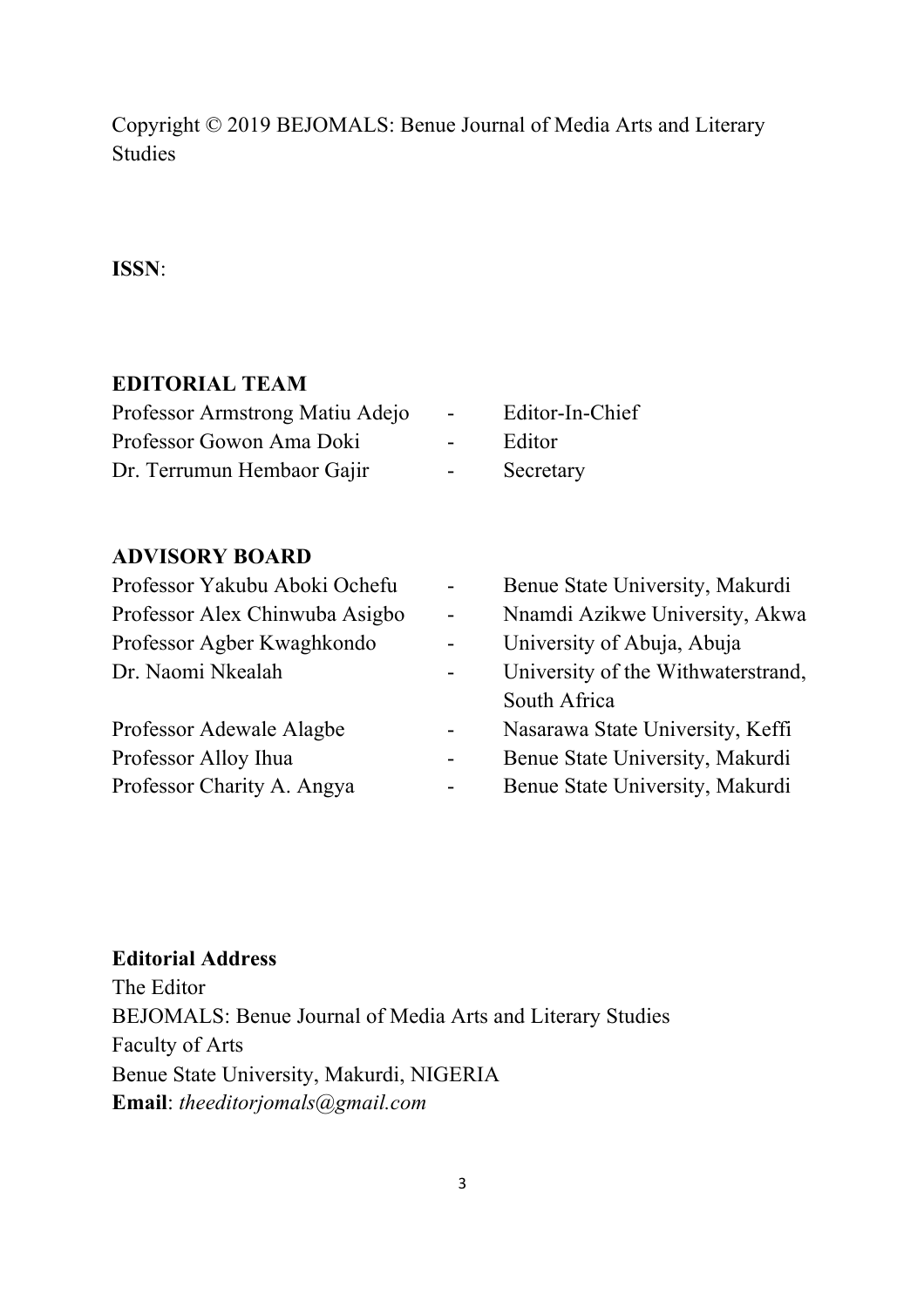Copyright © 2019 BEJOMALS: Benue Journal of Media Arts and Literary Studies

All Rights Reserved

BEJOMALS: Benue Journal of Media Arts and Literary Studies (ISSN:2672- 4928) is published bi-annually by the Faculty of Arts, Benue State University, Makurdi.

**Paper Subscription:** Libraries and other Institutions, U.S \$75.00; Individuals, US \$50.00; Association Members, US \$30.00; Students, US \$25.00, Journal orders and remittance should be sent to BEJOMALS Editor.

**Manuscripts:** Articles submitted for publication should be emailed to *theeditorjomals@gmail.com*. Manuscripts should meet the criteria outlined in the instructions for contributors.

Copyright © 2019 by BEJOMALS: Benue Journal of Media Arts and Literary Studies. All Right Reserved. Article copying exclusively for personal or internal or academic use, is permitted provided the copy user or producer gets appropriate permission from the BEJOMALS Editor through writing.

Printed in Nigeria by: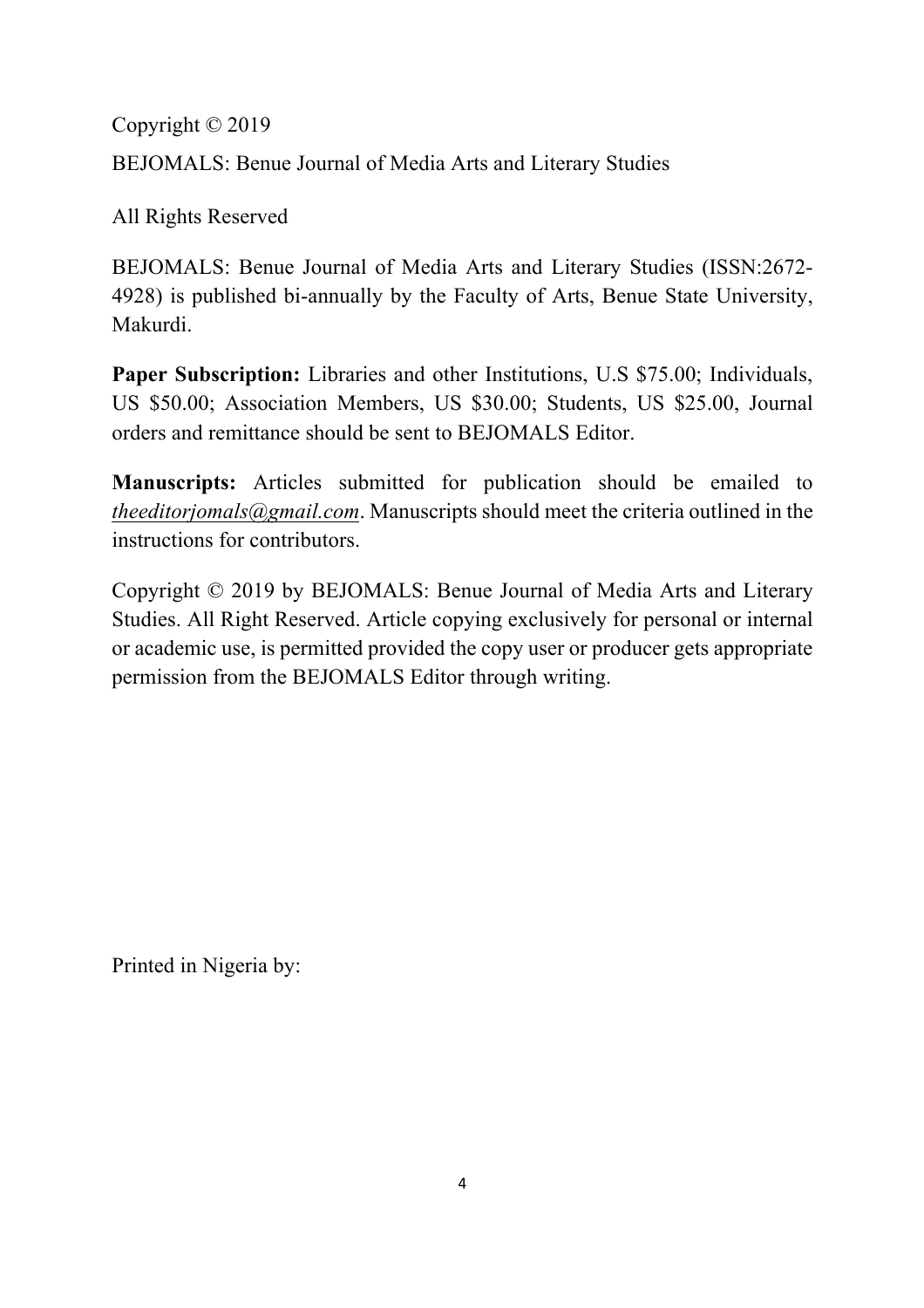#### **INSTRUCTIONS TO CONTRIBUTORS**

**BEJOMALS:** Benue Journal of Media Arts and Literary Studies is a publication of the Faculty of Arts, Benue State University, Makurdi. BEJOMALS is a scholarly Journal that is intended to publish original and research based articles in the areas of Development Communication, Digital Humanities, Cultural Hybridisation, Literary Criticism, Language Orthographies and Functionality, Philosophy and Aesthetics of texts, Intertextual Narratives and Performance Ethnography. Established and upcoming researchers are expected to leverage this platform to share with colleagues and other intellectuals results of ground breaking and seminal researches in the different disciplines in the humanities. With an experienced editorial board, articles submitted would be thoroughly and rigorously reviewed and only those with scholarly/academic promise will be selected for publication.

#### **Guidelines for Contributors**

- 1. Contributions must be original with evidence of research and should not be under review for publication in any other journal and must conform to the Modern Language Association (MLA) referencing style.
- 2. Contributors are expected to use Times New Roman font type and Microsoft Office Word Format of 16 font size for the title and name of the author(s), 12 font for the body of the article, and 10 font size for indented paragraphs, and works cited.
- 3. Essays must be accompanied with an abstract of two hundred and fifty (250) words.
- 4. Authors are requested to reflect their name(s), professional position, institution, email address and phone number(s) on the cover page.
- 5. BEJOMALS shall reject papers submitted that do not conform to the stipulated guidelines.

**Guidelines for submission of Manuscript:** Send two hard copies of manuscript to the Editor: Benue Journal of Media Arts and Literary Studies (BEJOMALS), Faculty of Arts, Benue State University, Makurdi or send an online version to: theeditorjomals@gmail.com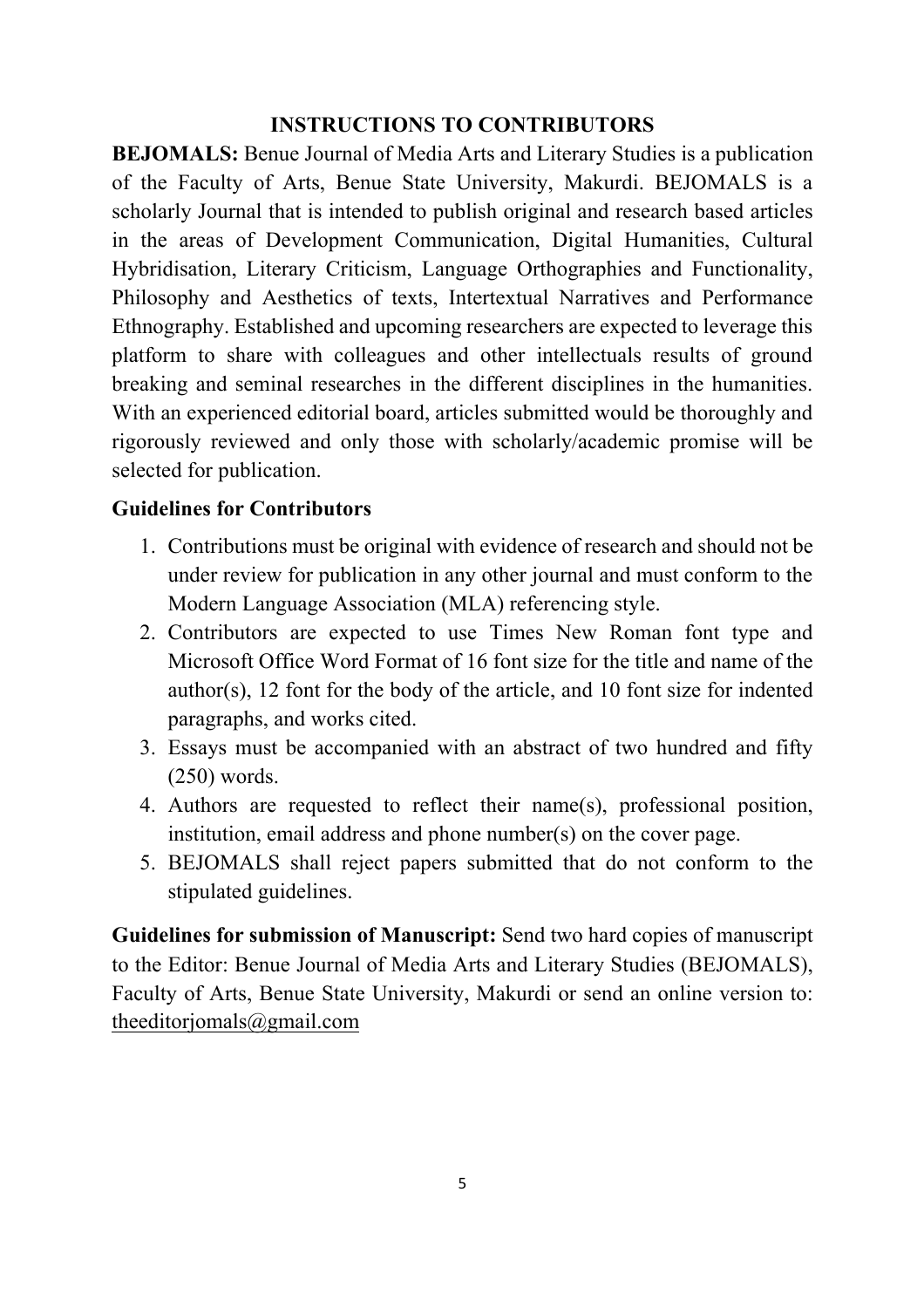### **CONGENGS**

**An Eco-idealist Analogy of Soyinka's** *The Swamp Dwellers Emmanuel Ebere Uzoji*

**A Sociolinguistic Analysis of Igede Personal Names** *Godwin Ona Ode*

**Tragedy in Tiv** *Girinya* **Dance**  *Nicholas Tachia*

**Compounding and the Problem of Definition in Tiv Language** *A. A. Chahur & Amende A. Charles & Mohammed Bashir Yusuf*

**"Euphemisms in English: The Gricean Analysis"** *Nginbee Dorothy Kenen*

**Morphology in Human Expression** *Bisong M. Tabang & Onucheyo Antonio Friday*

**Nature and Communication among the Ososo People** *Cyrus Damisa Suru*

**Theatre-in-Education, Security Consciousness and Post-Primary School Students in Nigeria.** *Marcellinus Aondohemba Asen* 

**Improvisation as Creative Technique for Classroom Experience** *Justina Aniefiok James*

**Participatory Theatre and Psychoactive Substance Abuse among Students in Select Nigerian Universities** *Sunday Ogbu Igbaba*

**Nigerian Home Videos, Cultural Values and National Development: A Select Review.** *Zack Ver Wade*

**Movement and Set in the Film –** *Arugba*

*S. Joseph Bankola OLA-KOYI*